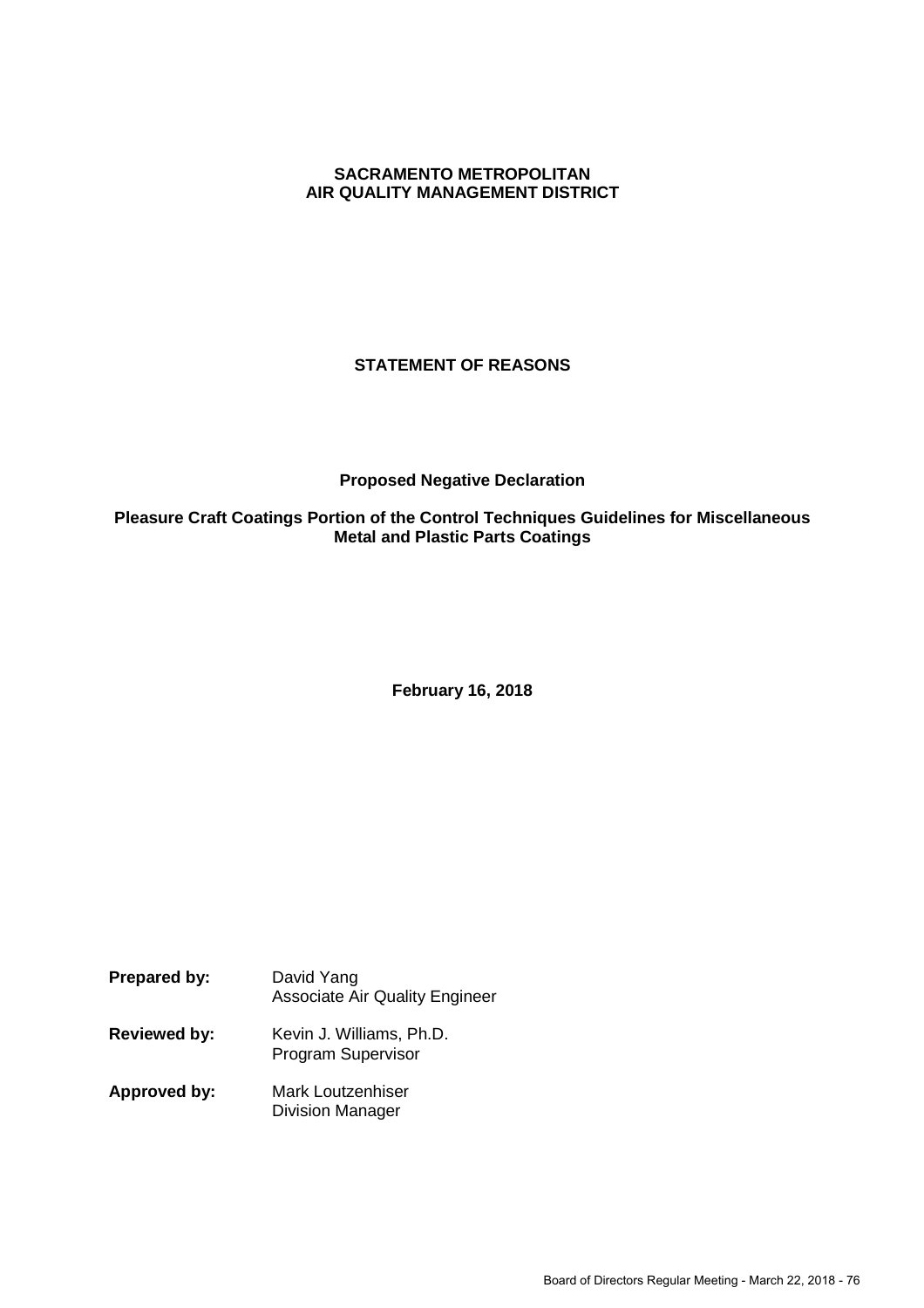**Statement of Reasons CTG Negative Declaration** February 16, 2018, Page 2

# **TABLE OF CONTENTS**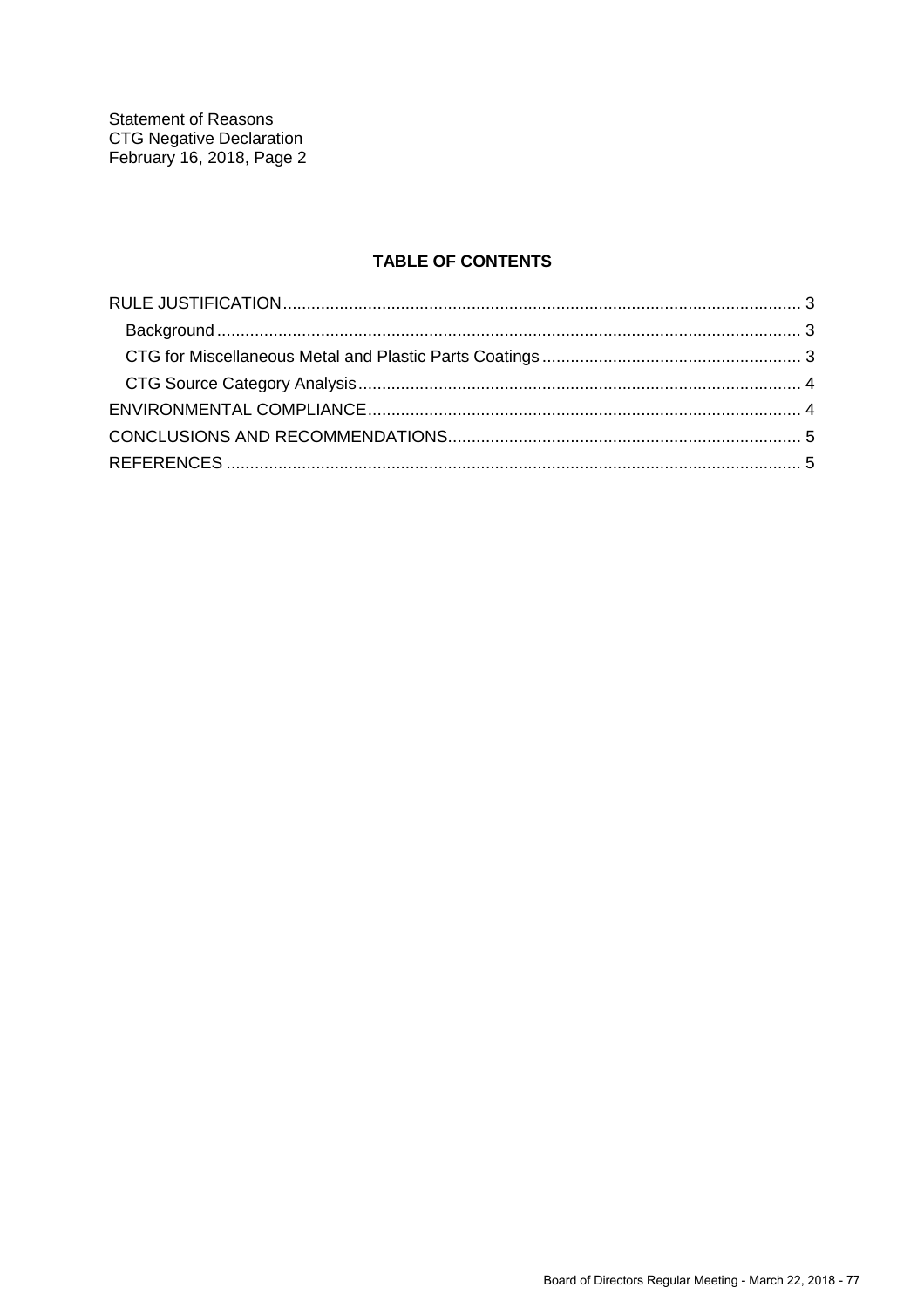### **RULE JUSTIFICATION**

### **Background**

The Sacramento Metropolitan Air Quality Management District (District) is currently designated as severe nonattainment for the 2008 federal 8-hour ozone standard. The federal Clean Air Act (CAA) specifies that State Implementation Plans (SIPs) for nonattainment areas must include "reasonably available control measures" (RACM), including "reasonably available control technology" (RACT), for sources of emissions<sup>1</sup>. The CAA also provides that for nonattainment areas classified as "moderate" or worse, states must revise their SIPs to include RACT for sources of volatile organic compounds (VOC) emissions for each category of VOC sources covered by a Control Techniques Guidelines (CTG) documents issued after November 15, 1990, and prior to the area's date of attainment<sup>2</sup>. The U.S. Environmental Protection Agency (EPA) defines RACT as "the lowest emission limitation that a particular source is capable of meeting by the application of control technology that is reasonably available considering technological and economic feasibility<sup>3</sup>." In developing CTG documents, EPA evaluates, among other things, the sources of VOC emissions and the available control approaches for addressing these emissions, including the costs of such approaches<sup>4</sup>. CTG documents establish the presumptive minimum recommendations for RACT.

As an alternative to adopting a RACT rule, a state or local agency may adopt a negative declaration documenting that it has no stationary sources or emitting facilities to which a particular CTG is applicable. The negative declaration must go through the same public review requirements as any other SIP submittal<sup>5</sup>. Negative declarations become part of California's State Implementation Plan at Title 40 of the Code of Federal Regulations (CFR) Part 52, Section 52.222. The Board has previously adopted negative declarations for 24 source categories.

## **CTG for Miscellaneous Metal and Plastic Parts Coatings**

In 2008, EPA promulgated a CTG document for Miscellaneous Metal and Plastic Parts Coatings<sup>6</sup>. The CTG contains RACT guidelines and recommendations, including VOC content limits, specific exemptions, and recommended work practices, for coatings applied in six different types of operations: miscellaneous metal parts and products, miscellaneous plastic parts and products, transportation plastic parts, business machine plastic parts, pleasure craft, and motor vehicle materials. The CTG applies to any facility with actual VOC emissions of 2.7 tons or more per 12 month rolling period from all of these coating operations combined, including related cleaning operations.

Under Section 182(b)(2) of the CAA, the District is required to implement RACT for all of the coating operations included in the CTG. Staff's strategy to satisfy the RACT requirement consists of four parts:

<sup>1</sup> Clean Air Act § 172(c)(1).

<sup>&</sup>lt;sup>2</sup> Clean Air Act §  $183(b)(2)(A)$ .

<sup>3</sup> Federal Register Notice 44 FR 53761, September 17, 1979.

<sup>4</sup> Clean Air Act §§ 108(b) and (c).

<sup>5</sup> Clean Air Act § 110.

<sup>6</sup> U.S. Environmental Protection Agency. *Control Techniques Guidelines for Miscellaneous Metal and Plastic Parts Coatings*, EPA-453/R-08-003. Washington DC: September 2008.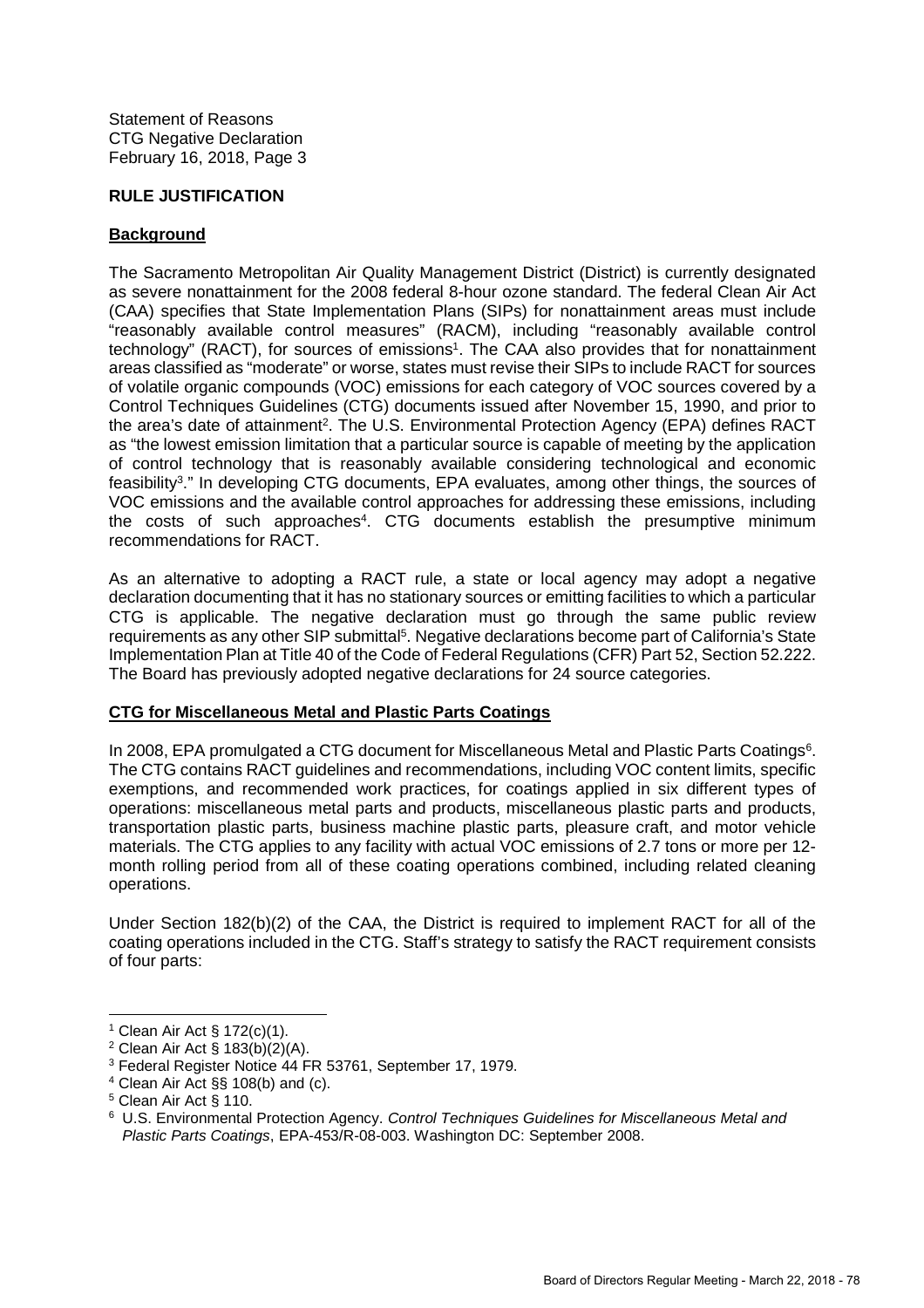Statement of Reasons CTG Negative Declaration February 16, 2018, Page 4

- RACT requirements for miscellaneous metal parts and products have been incorporated into Rule 451 – Surface Coating of Miscellaneous Metal Parts and Products. The District adopted these amendments to Rule 451 on October 28, 2010.
- RACT requirements for motor vehicle materials have been incorporated into Rule 459 Automotive, Mobile Equipment, and Associated Parts and Components Coating Operations. The District adopted these amendments to Rule 459 on August 25, 2011.
- Proposed Rule 468 Surface Coating of Plastic Parts and Products will satisfy RACT requirements for the coating of miscellaneous plastic parts and products, transportation plastic parts, and business machine plastic parts. Staff is planning to propose this rule for adoption at the March 22, 2018 Board of Directors meeting.
- A negative declaration stating that the District does not have any pleasure craft surface coating operations subject to the CTG will be submitted to EPA to satisfy the RACT requirements for pleasure craft coating operations. This negative declaration is the subject of this Statement of Reasons.

## **CTG Source Category Analysis**

The CTG for Miscellaneous Metal and Plastic Parts Coatings applies only to facilities with actual uncontrolled VOC emissions of 2.7 tons or more per 12-month rolling period from the coating of pleasure craft, together with the coating of metal parts, plastic parts, and the application of motor vehicle materials. According to the CTG document, the VOC emission threshold is equivalent to the evaporation of approximately two gallons of solvent per day. In the District, coating facilities that use more than one gallon per day of coating materials and solvents are required by District Rule 201 – General Permit Requirements to obtain a Permit to Operate. Staff reviewed the District permit records and identified one facility that has applied for a permit to apply repair coatings on pleasure craft. Based on the information provided by the applicant, the facility's proposed potential to emit for its pleasure craft coating operation is much less 2.7 tons of VOC per 12-month rolling period.

In 2015, Staff conducted an emission inventory survey requesting information on coating types and usages from facilities that may be coating pleasure craft or plastic parts. To identify facilities that may coat pleasure craft, Staff compiled a list of candidate facilities from the Yellow Pages and the California Employment Development Department database and sent surveys to each of these facilities. Only one of the facilities responded that it applies coatings to pleasure craft. Based on its survey response, the VOC emissions from this boat repair facility are approximately 0.05 tons per year, which is much less the CTG threshold.

### **ENVIRONMENTAL COMPLIANCE**

In adopting this negative declaration, the District is not adopting new requirements for emission sources. No source will need to change its operations to comply with a requirement. Staff finds that the adoption of this negative declaration is not subject the California Environmental Quality Act (CEQA) because it is an activity that will not result in a direct or reasonably foreseeable indirect physical change in the environment<sup>7</sup>.

**<sup>7</sup>** Public Resources Code 21084(a) and Preliminary Review, Section 15060(c)(2) State CEQA Guidelines.